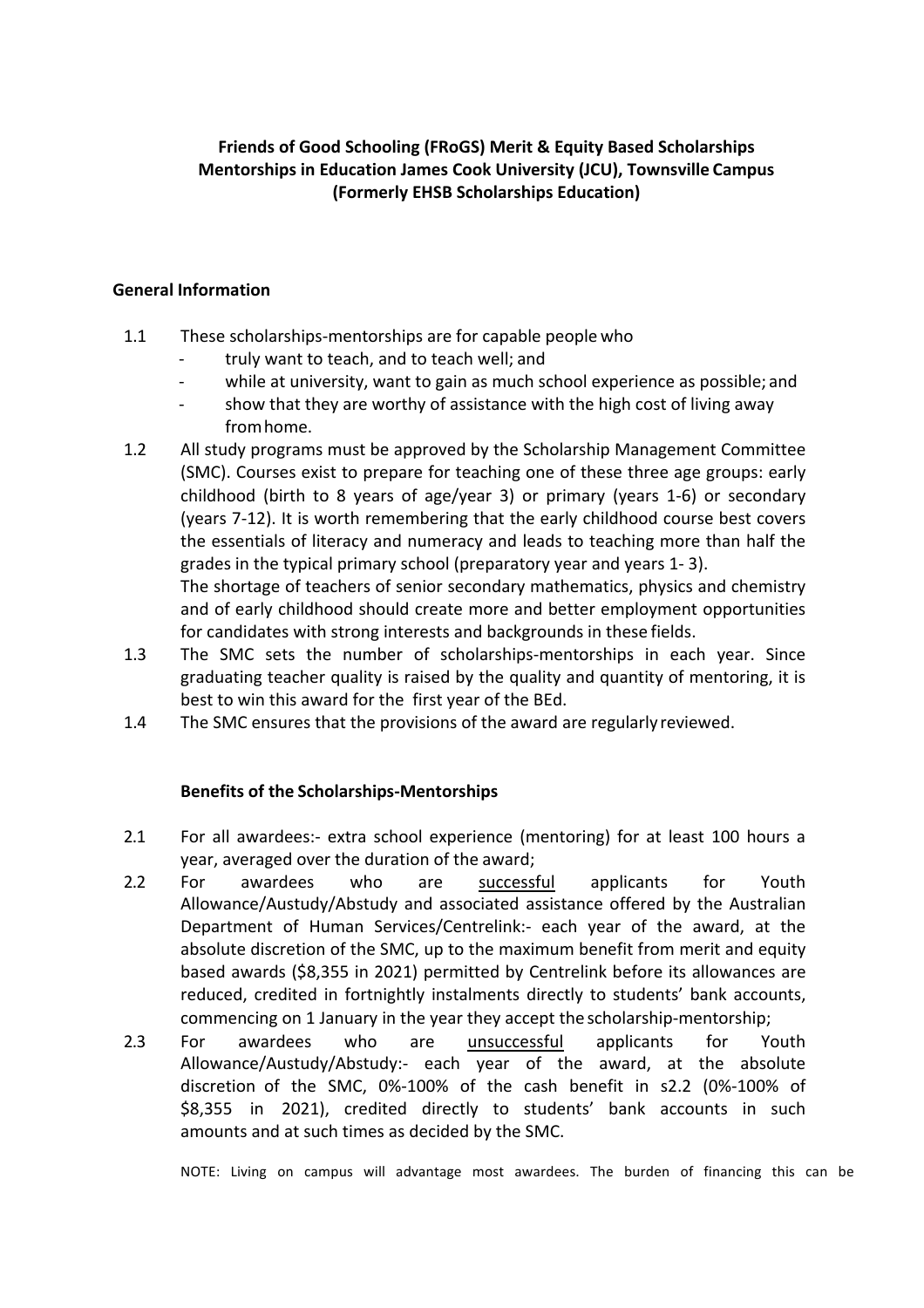lightened by ss 2.2, 2.3, 8.1, and 8.2, plus Centrelink living allowances, start-up scholarships/loans, relocation scholarships and rent assistance. Campus residences are normally unable to satisfy student demand: so it is prudent to apply at least 6 months in advance via JCU's accommodation service. All residences are co-educational and accept students of any or no religion. They vary greatly in their benefits, charges and numbers of residents.

# **Eligibility Criteria**

- 3. FRoGS scholarships-mentorships are open to competition among candidates who:
- 3.1 are Australian citizens and residents of Queensland; and
- 3.2 are enrolled as full-time internal students at JCU's Townsville campus in an undergraduate teacher education program approved by the SMC; and
- 3.3 have achieved Queensland overall position [OP] university entrance scores 1-11, or 81 ATAR or the equivalent; and
- 3.4 have homes so far from the nearest university that daily travel for full-time internal study is impracticable; and
- 3.5 clearly describe and provide documentary evidence of their financial need; and
- 3.6 have lodged thorough applications for the Australian Department of Human Services/Centrelink Youth Allowance/Austudy/Abstudy and have received hard copy approvals/rejections, or have official decisions pending. [Careful observance of this clause should ensure that awardees receive the maximum total (FRoGS + government) financial assistance.]

# **Application Procedure**

- 4.1 Applications must be submitted on the official form no later than 24 January.
- 4.2 Copies of the documentation listed in the application form must accompany the application.
- 4.3 In submitting an application, an applicant authorises the SMC to make whatever enquiries they consider necessary as to the applicant's good character and suitability to receive the award. This includes authorisation to examine the applicant's academic record and to receive opinions of the staff of any academic institution, and applies equally for the duration of any FRoGS scholarshipmentorship that may be awarded.

# **Selection Criteria**

- 5. The Selection Committee will, in the exercise of their absolute discretion, afford consideration to the following criteria:-
- 5.1 resilient optimism, good humour and kindness
- 5.2 some sense of beauty and of play-fun-joy; and an alertness to the good in others and to their current and latent talents, as well as to the fact that every person has limits, makes mistakes and can be hurt
- 5.3 anticipation of pleasure, as a teacher, in helping children experience something of that inner equilibrium that can come from living a bit more courageously, usefully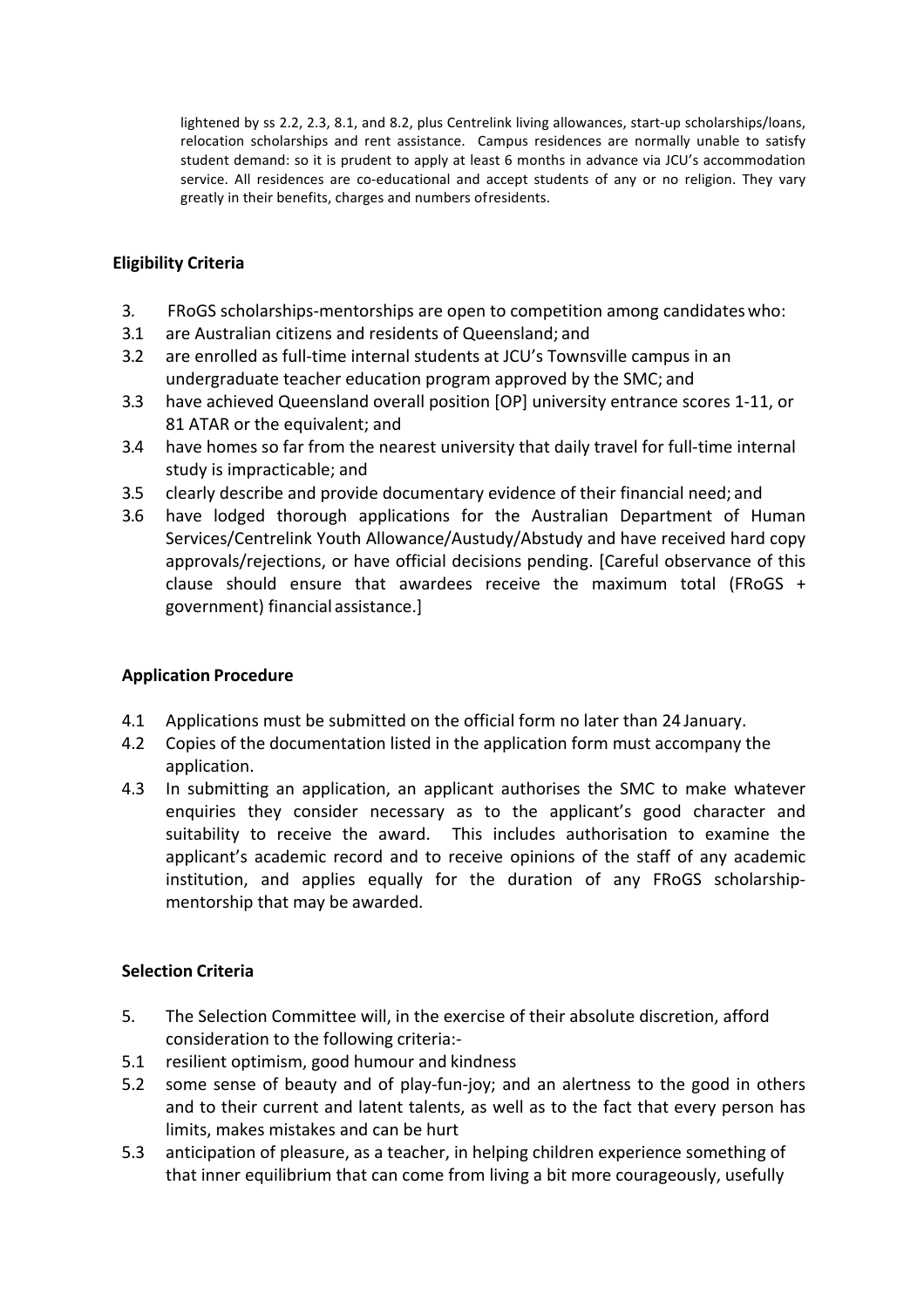and ethically

- 5.4 oral communication and other social skills
- 5.5 capacity and propensity to view oneself and the world realistically
- 5.6 personal suitability for a career working with children of the relevant age
- 5.7 inclination to base educational practice on careful consideration, observation, consultation, research evidence, experimentation and ongoing reconsideration
- 5.8 genuine desire to teach well and the potential to become an accomplished classroom teacher and member of school staff

# **Selection Process**

- 6.1 The Scholarship Management Committee (SMC) will comprise:-
	- 6.1.1 Chair: the Dean of the College of Arts, Society and Education/nominee
	- 6.1.2 the Director of Professional Experience (Education)/other nominee/s of the Dean
	- 6.1.3 the founder of the FRoGS scholarships-mentorships or his representative.
- 6.2 The SMC will short-list applicants for interview by the Selection Committee.
- 6.3 The award of each scholarship-mentorship will be made at the absolute discretion of the Selection Committee, which will comprise:-
	- 6.3.1 Chair: The Chair of the SMC
	- 6.3.2 the other members of the SMC
	- 6.3.3 one/two practising school teachers drawn from a panel with expertise in the specialisations of early childhood, primary and secondary teaching
	- 6.3.4 at the discretion and invitation of the Chair, one/two FRoGS graduates or current scholars in the third/later years of their awards.
- 6.4 The Selection Committee reserves the right:-
	- $6.4.1$  not to make any award in a particular year
	- 6.4.2 to make awards subject to whatever conditions they deem appropriate.

# **Conditions of the Scholarships-Mentorships**

- 7. The following matters are relevant to the retention of awards:-
- 7.1 See ss4.3 and 6.4.2
- 7.2 Unless circumstances are deemed exceptional by the Chair of the SMC, awards last only for the minimum times required to complete the courses approved by the SMC.
- 7.3 Awardees must meet the requirements of the courses approved by the SMC and undertake each semester no less than the normal study load of 12 credit points, unless their written request to do otherwise has won the consent of the Chair of the SMC.
- 7.4 In addition, they must participate in a mentoring program at a school or schools designated by the Director of Professional Experience. Mentoring should begin very early in the award's first semester and continue for the remainder of the award, though not necessarily at the same school/s.
- 7.5 Mentoring may be arranged for any time/s during the academic year of co-operating schools in Townsville or elsewhere in Queensland.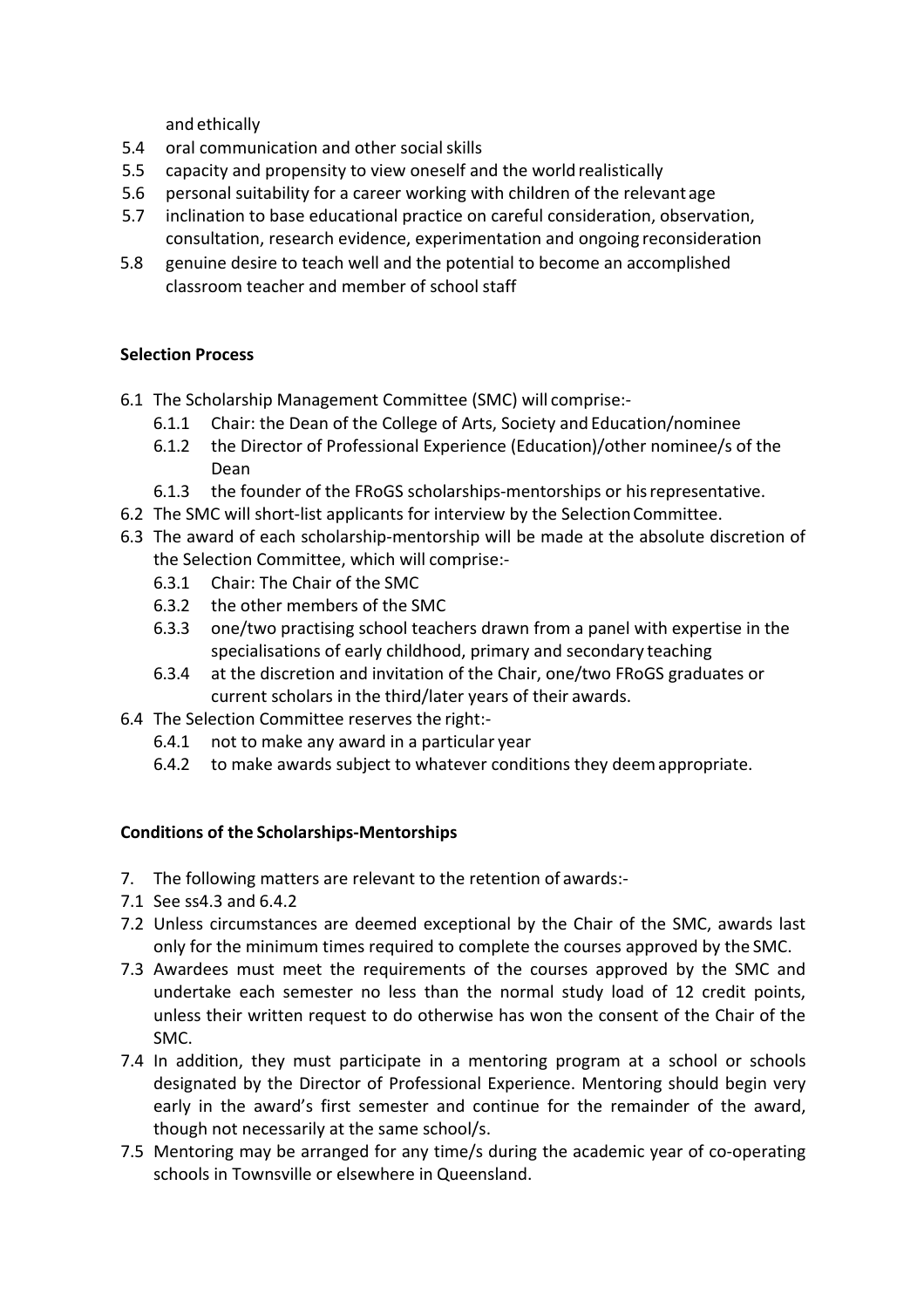- 7.6 Mentoring is intended to accelerate the development of effective school and classroom practitioners.
- 7.7 The broad content of the mentoring program will be acceptable to the school Principal and the Director of Professional Experience. Mentoring tends to work best when both mentor and trainee contribute to decision making about the content of the program.
- 7.8 The program must be flexible and dependent on the time/s available to mentors and trainees, but should result in school contact for at least 100 hours a year averaged over the duration of the award. Considerably more than 100 hours a year should be accumulated in the early years to compensate for possible reduced mentoring in the latter years when professional experience is a weighty normal course requirement. Less mentoring may result in less financial assistance.
- 7.9 Awardees are expected to show initiative in and commitment to the mentoring program. Where these are deficient, awardees may be suspended from the program by the school Principal in consultation with the Director of Professional Experience. In the absence of a resolution, the Chair of the SMC will decide on a course of action.
- 7.10 Awardees need to keep daily records of the amount, content and value (if any) of their mentoring. Each year, informed by these records, a report on the year's mentoring must be submitted to the Director of Professional Experience. Informative reports contribute to improved mentoring.
- 7.11 Progress in the mentoring program and in the approved course will be reviewed at least half- yearly.
- 7.12 In each semester, the lowest results that are acceptable are:-
	- $7.12.1$  mentoring program  $-$  satisfactory
	- 7.12.2 approved course, academic program  $-$  12 credit points with passes (no conceded passes) in all subjects necessary to satisfy normal JCU subject and course structure requirements
	- 7.12.3 approved course, professional experience program "deemed competent" to proceed" or "deemed competent to proceed and satisfactory."
- 7.13 Should results in a semester fail to meet the minima in s7.12, the Chair of the SMC will take action appropriate to the circumstances and nature of the failure. A first failure may result in the suspension or termination of the award. A second failure will almost certainly result in the award's suspension or termination.
- 7.14 If an awardee interrupts an approved study program without the consent of the Chair of the SMC, the award will be suspended or terminated.
- 7.15 Should the Chair of the SMC suspend or terminate an award, at the written request of the student within 14 days, a review of the decision will be undertaken by an appeal panel. The appeal panel will comprise the Senior Deputy Vice-Chancellor/nominee (Chair), two staff members of the College of Arts, Society and Education appointed by the Dean, and either the Student Association Academic Support Services Co-ordinator or the Student Association Welfare Co-ordinator. The staff members appointed by the Dean will have no association with the assessment of activities in which unsatisfactory performance is alleged. Unless the circumstances are exceptional, the appeal panel will consider only the student's grounds for requesting the review, any documents relevant to the finding of unsatisfactory performance, and the reasons for the decision of the Chair of the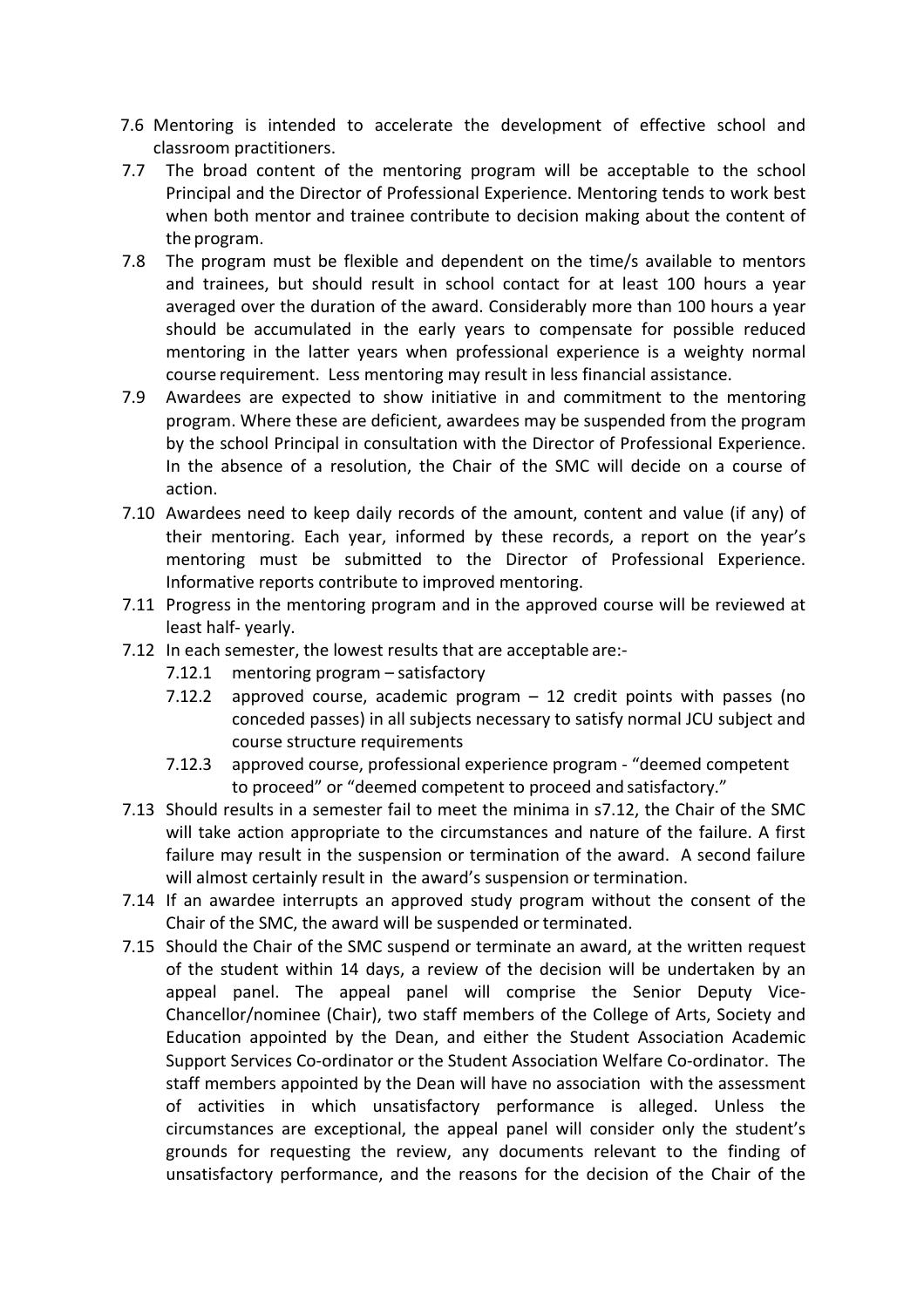SMC. 

7.16 Scholarship amounts quoted may vary annually, usually upwards. At the conclusion of the courses approved by the SMC, cash payments mentioned in ss 2.2 and 2.3 will cease one week after the end of the courses' final examination period.

# **Prizes**

- 8.1 For all applicants with:
	- Queensland OPs 1-5 (or the equivalent); or high/very high achievement grades in 4 semesters of each of the subjects: mathematics B, mathematics C, physics and chemistry in their Queensland Senior Statements (or the equivalent):- a prize of \$250 credited directly to their bank accounts on their acceptance of a FRoGS scholarship-mentorship;
- 8.2 Additional prizes are awarded based on performance during a scholarship. Prizes are credited to winners' bank accounts on 1 March of the academic year following the relevant achievement. In the one year it is possible to win both an all rounders' prize  $(s8.2.1)$  and one of the following: an English prize  $(s8.2.2)$  or a mathematics prize  $(s8.2.3)$  or an early childhood prize  $(s8.2.4)$ . And it is possible to repeat this. Pre-requisites for all s8.2 prizes are:-
	- a normal study load of 24 credit points; and
	- no conceded passes or failures in academic subjects; and
	- satisfactory outcomes in mentoring and professional experience programs.

Specific requirements are:-

- 8.2.1 All rounders' prize (\$500): in any given year from the first to the second last year of an award, the achievement of a GPA (for just that year) of 5 or higher;
- 8.2.2 English prize (\$500): in any given year from the first to the second last year of an award, the achievement of credit grades or higher in at least 6 credit points of English (subject codes EL);
- 8.2.3 Mathematics prize (\$500): in any year from the first to the second last year of an award, the achievement of credit grades or higher in at least 6 credit points of tertiary level mathematics (most, but not all, subject codes MA);
- 8.2.4 Early childhood prize (\$500):
	- in year 1 of the BEd, the achievement of a credit grade or higher in each of the subjects Foundations of Language and Literacy, Foundations of Mathematics and Numeracy and Technologies for Early Childhood Education (or the equivalents);
	- in year 2 and/or year 3 of the BEd, the achievement of a credit grade or higher in each compulsory academic (as opposed to practicum) ECE subject.

# **Administration**

9.1 The scholarships-mentorships will be administered by the Dean of the College of Arts,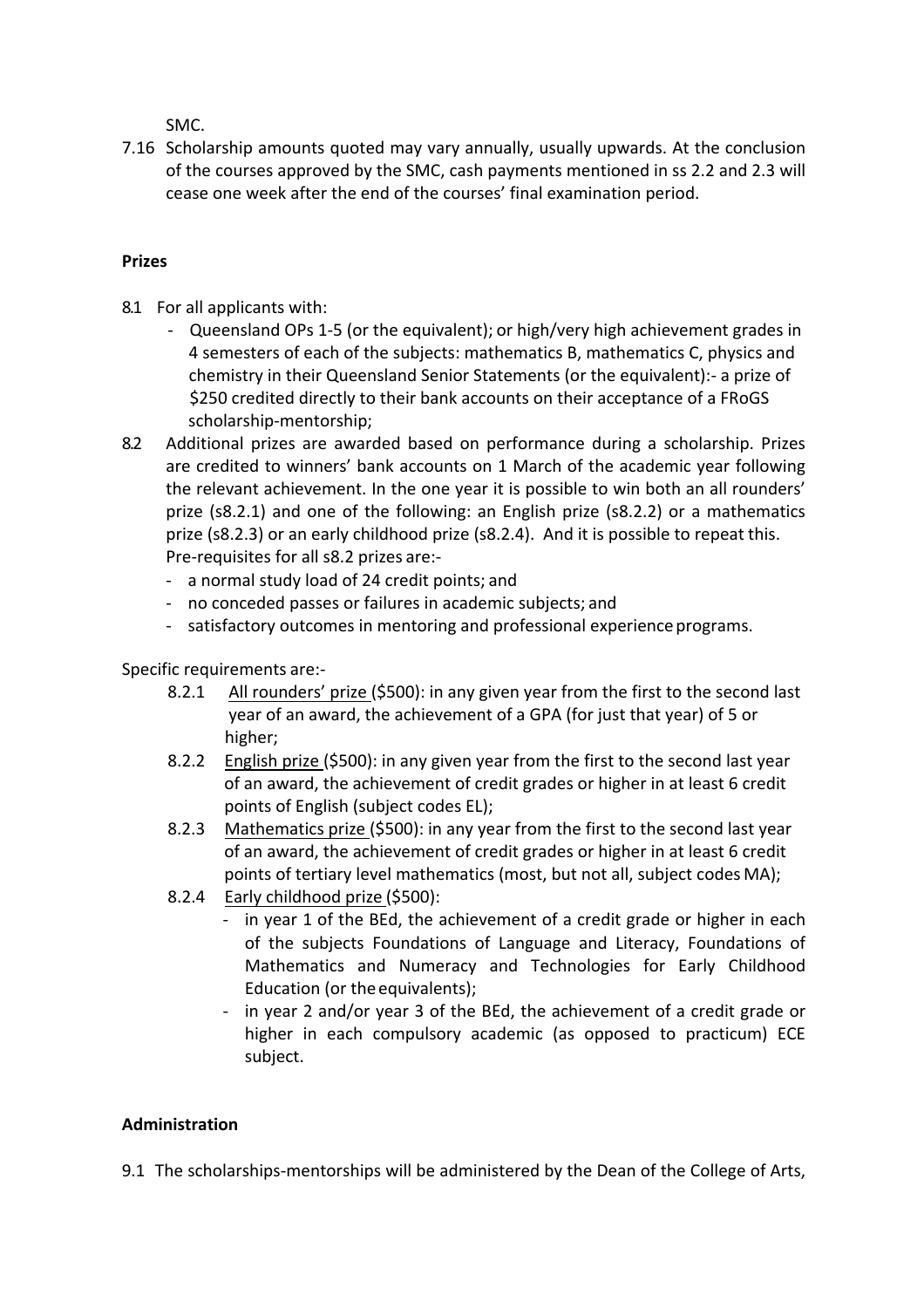Society and Education, through the Dean's SMC, on behalf of the Selection Committee.

- 9.2 The funds of the scholarships-mentorships will be held in an account in the name of James Cook University and be administered by the Dean of the College of Arts, Society and Education. The awards' founder/representative will be invited to advise on the investment of the funds.
- 9.3 Income from the fund not expended on awards will be added to and become part of thefund.
- 9.4 Where awards provide for some benefit to the recipient from a body external to JCU or an obligation upon a body external to JCU, the university, its servants and agents will not be liable for that benefit or obligation.

# **Definitions**

10. Unless there appears a contrary intention in these rules

"academic institution" includes university, technical and further education college, private education provider, secondary school and any other institution that undertakes teaching or research;

"academic record" means the official records of the university or other academic institution that detail the levels of academic achievement attained by the person whose academic record it is;

"award" means scholarship;

"candidate" means the person applying for the scholarship; and

"GPA" means grade point average. Assessment grades have the following names and point values: pass  $(4)$ , credit  $(5)$ , distinction  $(6)$ , high distinction  $(7)$ . So in a typical year of eight subjects and 24 credit points, a student receiving 2 Ps (2x4), 4 Cs (4x5) and 2 Ds (2x6) would have a GPA of 5  $[(8+20+12) \div 8]$ .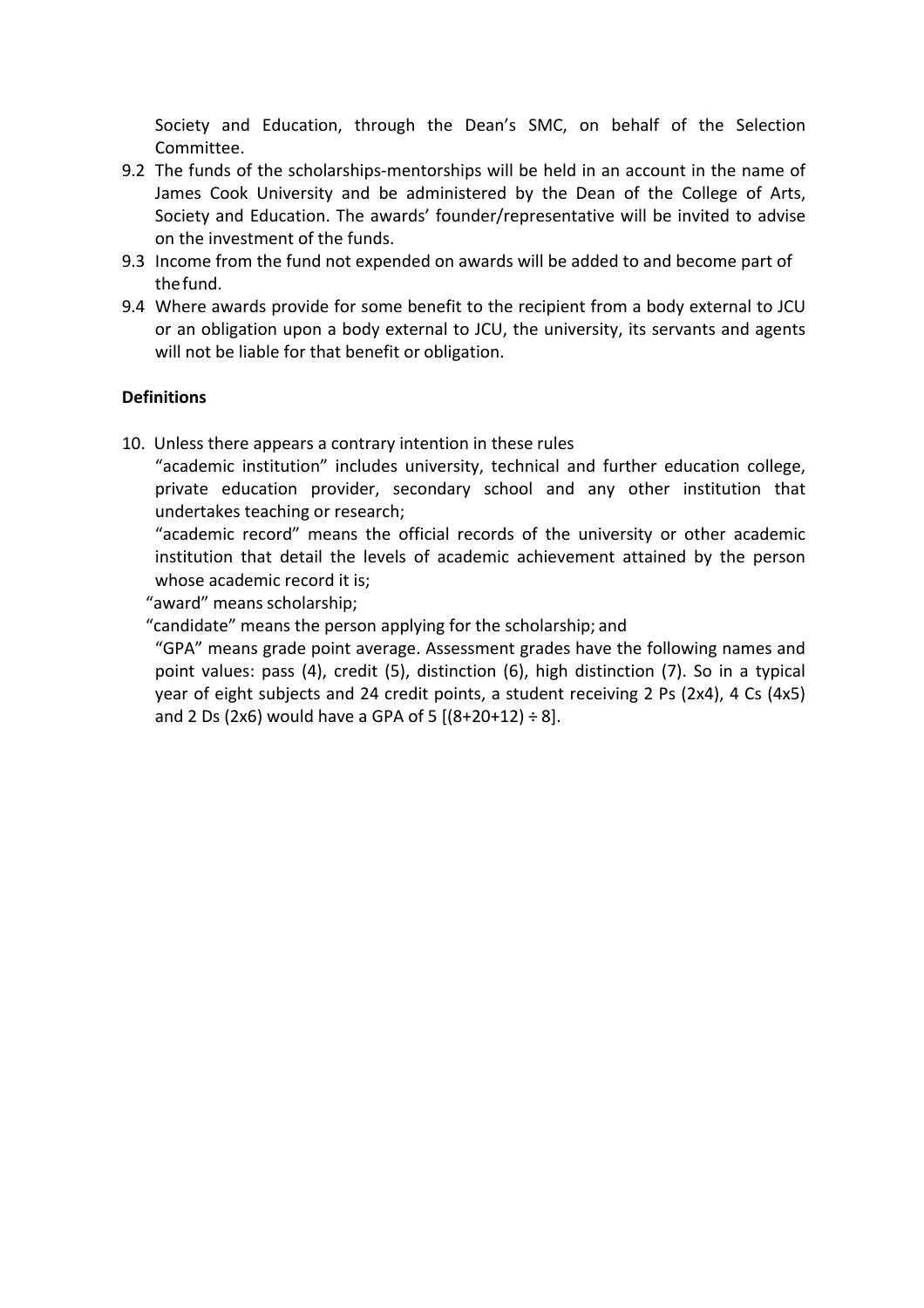



# **Friends of Good Schooling Scholarships Application**

#### **To be completed in your own handwriting.**

### **1. Personal Details**

| <b>Full Name</b>               |             |  |
|--------------------------------|-------------|--|
| <b>Residential Address</b>     |             |  |
| <b>Postal Address</b>          |             |  |
| <b>Telephone Number (Home)</b> | Mobile      |  |
| Email                          |             |  |
| Date of Birth                  |             |  |
| <b>Country of Birth</b>        | Nationality |  |

### **2. Educational History**

List your school history in chronological order from primary to the highest level of qualification; Specify the city and state of the school's location (eg. Sarina, QLD), and the enrolment till exit year (eg. 2004-2010). Add additional rows if necessary on a separate page.

| Name of School/Institution | Location | Years |
|----------------------------|----------|-------|
|                            |          |       |
|                            |          |       |
|                            |          |       |
|                            |          |       |
|                            |          |       |
|                            |          |       |
|                            |          |       |
|                            |          |       |
|                            |          |       |
|                            |          |       |

### List your senior year subjects

| Year level | Subjects |
|------------|----------|
| Year 11    |          |
|            |          |
| Year 12    |          |
|            |          |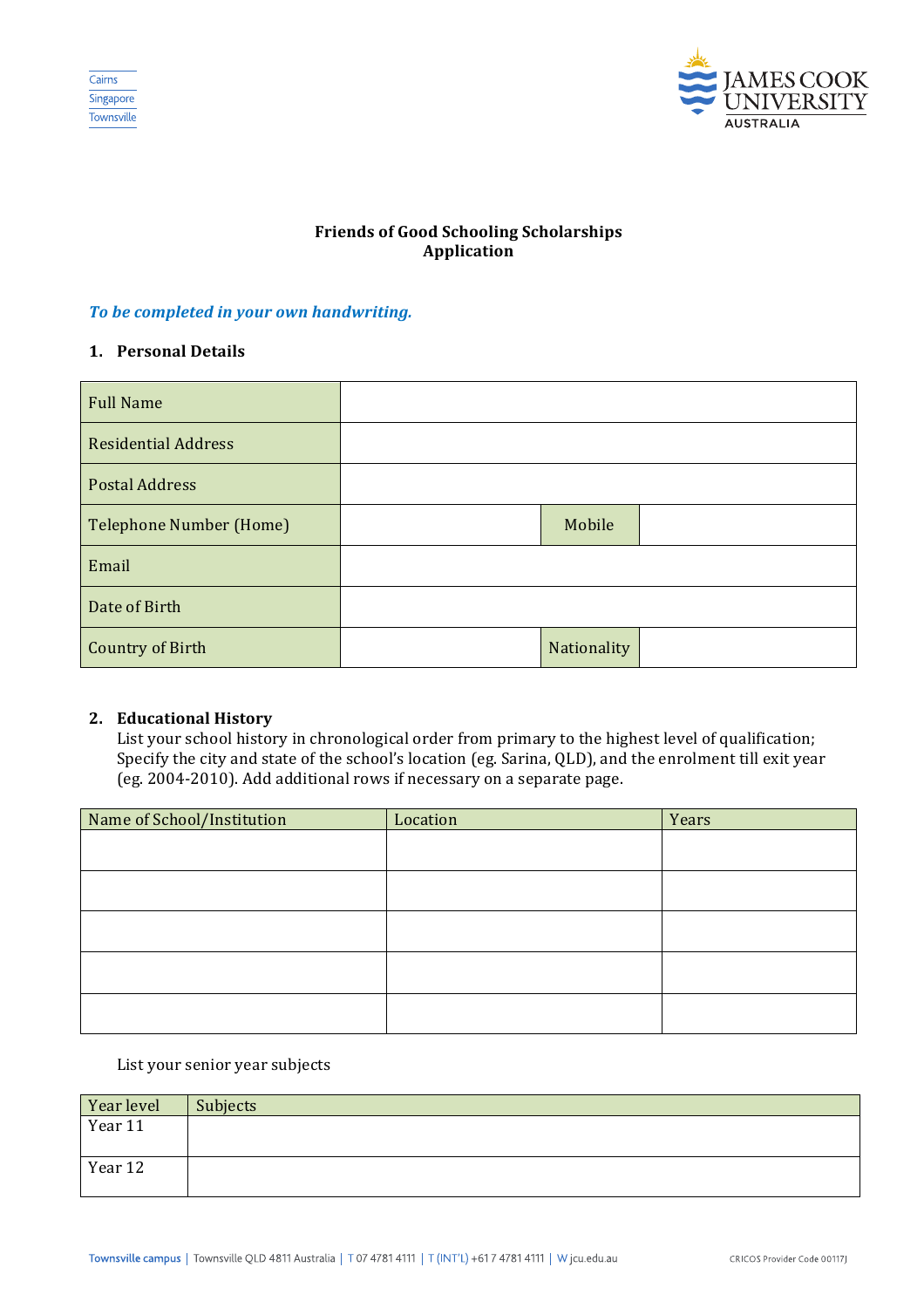



### 3. All other qualifications that demonstrate your merit. (eg: certificates, diplomas, degrees, **other examinations, awards, prizes)**

#### **4.** Write a brief statement about yourself.

What are your recreational interests/passions? What activities do you participate in regularly? Who are the people that matter most to you? What do you seek for your future?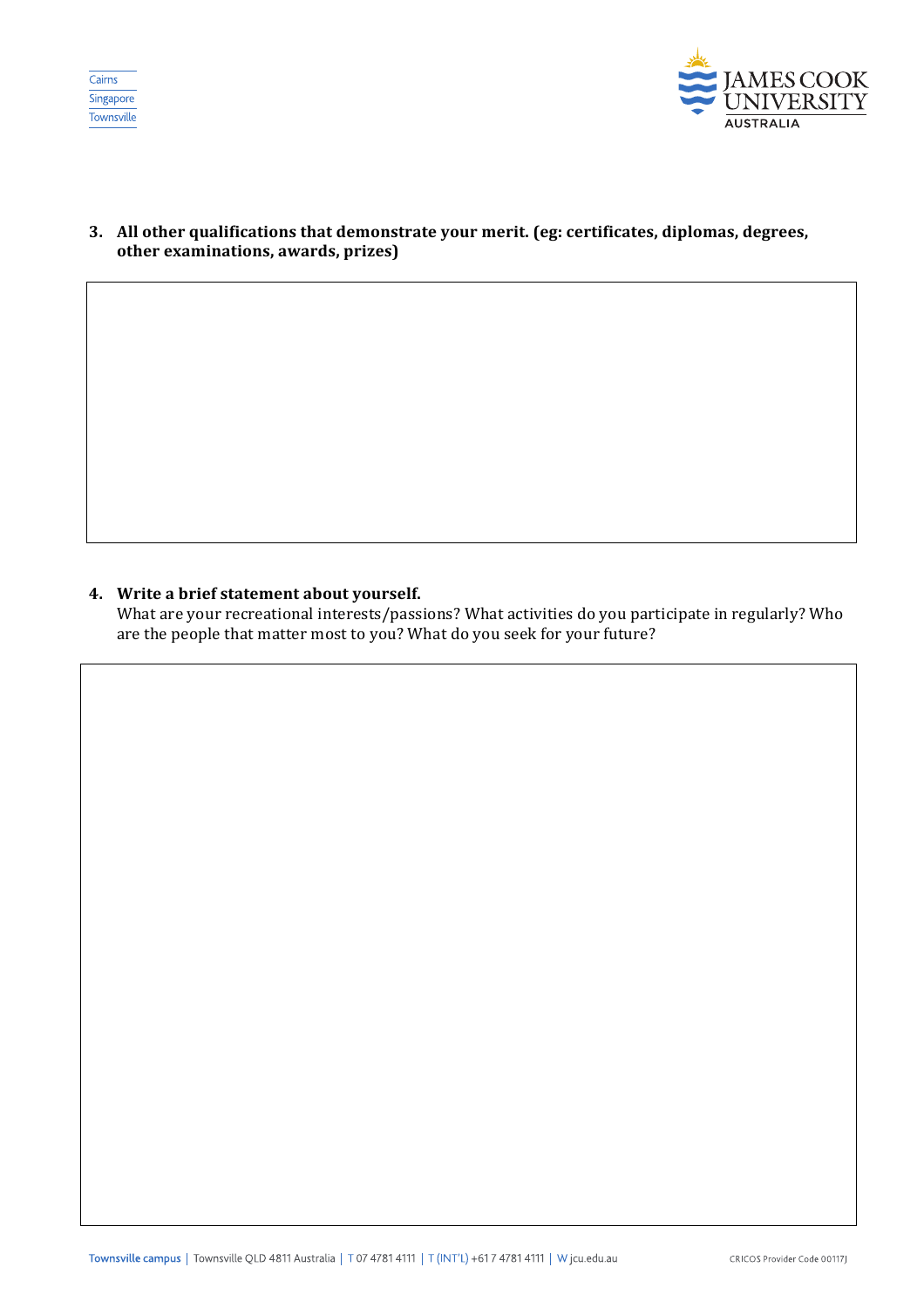



**5.** Draw on your life experience to explain why you want to be a teacher, and the kind of teacher **you** want to be.

### **6. Anticipated Financial Circumstances**

Outline any anticipated financial need during your study. You may:

- List the sources of income and financial support (eg. job or Centrelink or scholarship) If your  $\frac{1}{2}$  parent(s)/caregiver(s)/partner is your sole or main financial provider, state their current occupation.
- List your financial commitments (eg. rent, providing for your child, car loan)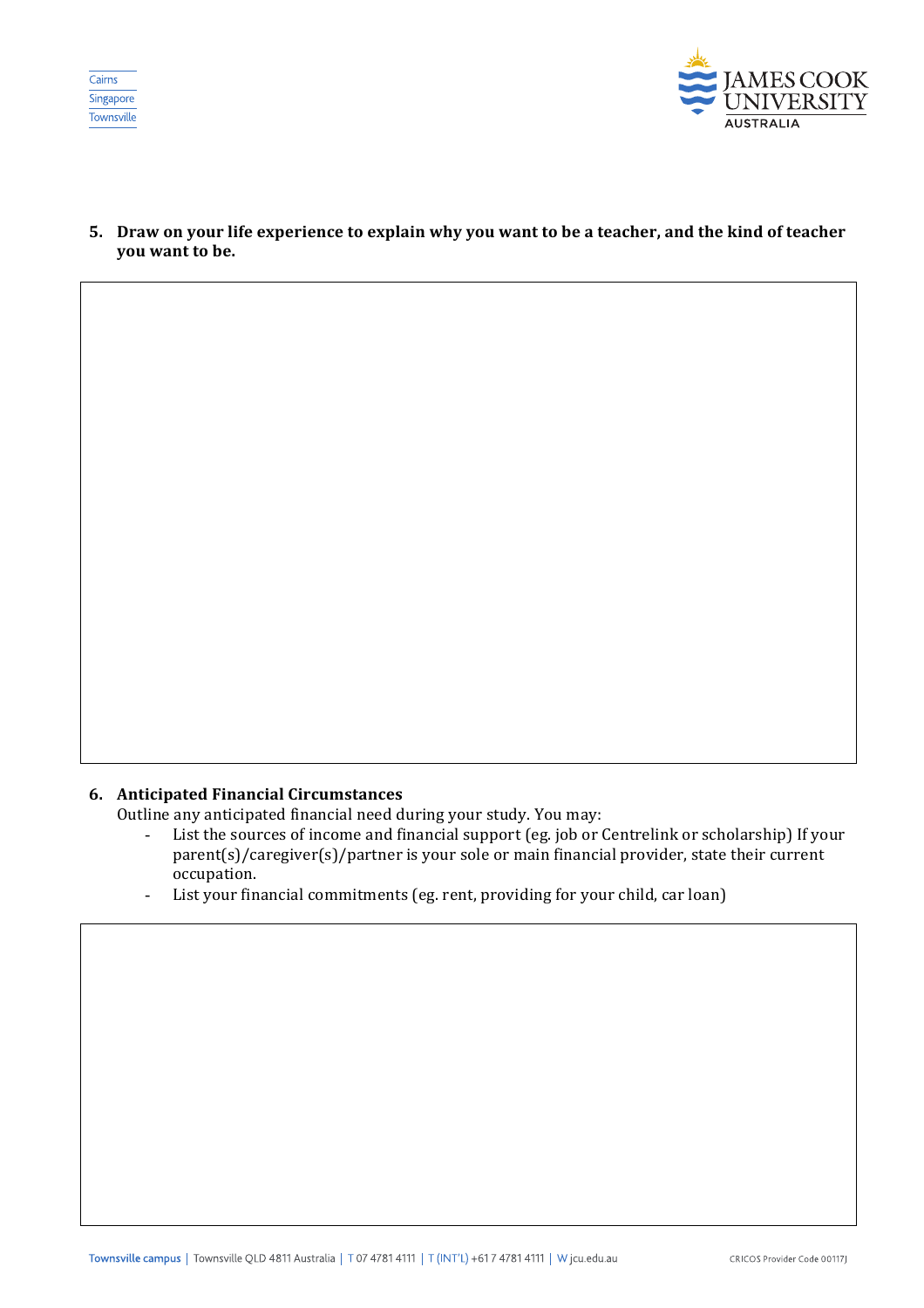



### **7.** If you are successful in obtaining this scholarship:

| On what date do you expect to arrive in Townsville to start university?                       |  |  |  |
|-----------------------------------------------------------------------------------------------|--|--|--|
| Where do you anticipate to stay in Townsville? If on campus, specify the residential college. |  |  |  |
|                                                                                               |  |  |  |

#### **8. Course**

| Are you enrolled in Early Childhood, Primary or Secondary?      |          |
|-----------------------------------------------------------------|----------|
| If you are enrolled in Secondary, what are your teaching areas? | 1.<br>2. |

# **9.** Other information you want considered